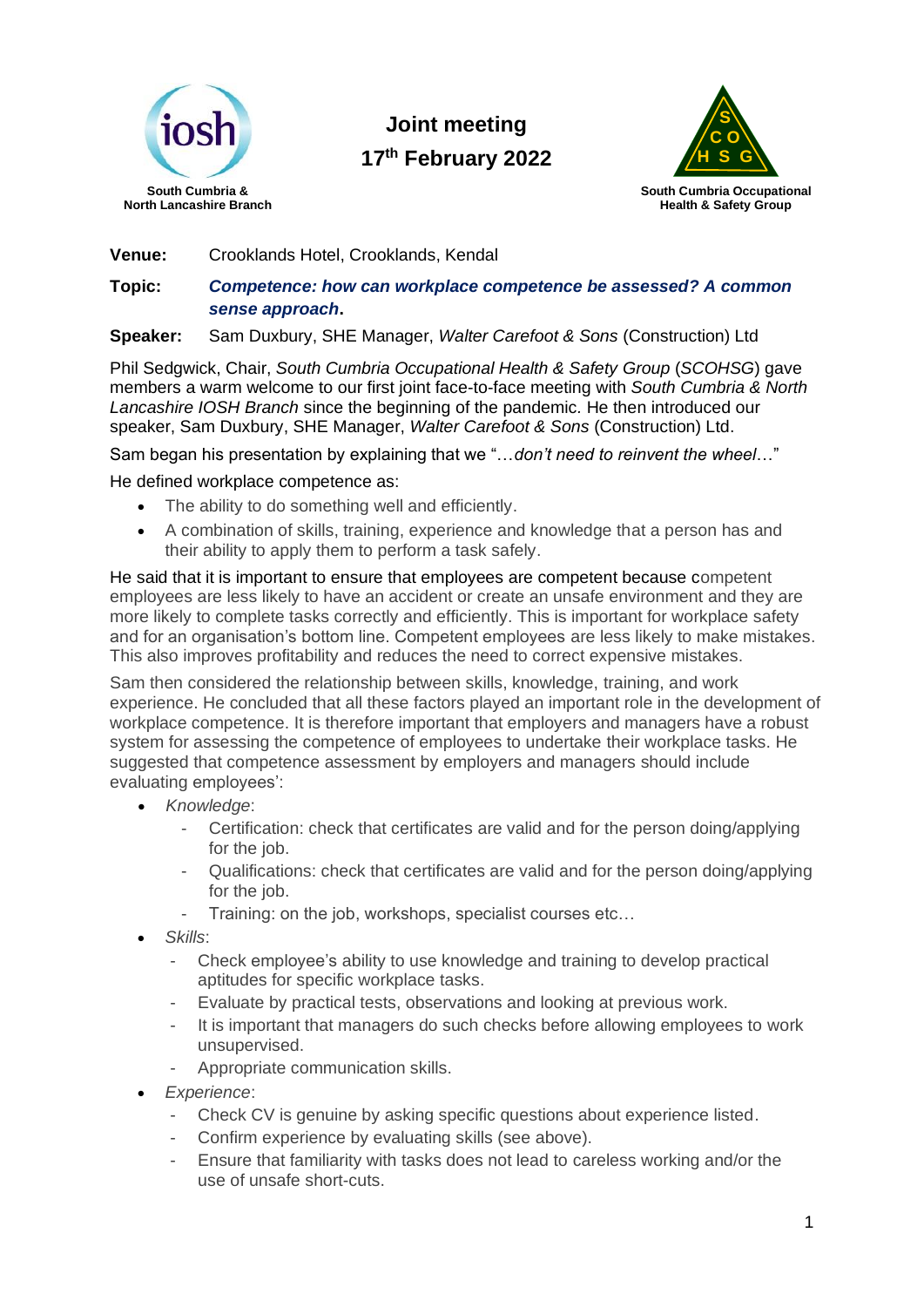- *Training*
	- Ensure that on-the-job training is undertaken by a competent person.
	- If practical ensure that external training is provided by competent, qualified trainers who are affiliated to a relevant professional body.

Sam went observed that every job requires a specific set of knowledge and skills but that the specific skills needed vary depending on the type and complexity of the job. This means that workplace competence assessment and training processes need to be tailored to take account of the skills and knowledge employees need to perform their job.

Sam then considered the use of common workplace assessment processes such as:

- Self-assessment forms.
- Assessor reviews: evaluating self-assessment forms, observations, identifying development needs, creating a development plan etc…
- Regular re-assessments.

As with all such tools it was how they are used that is important. He emphasised that all such processes needed to be appropriate for the job. One size does not fit all. Sam then explained the management system that his employers used as a framework for ensuring that employees are competent to and can do their jobs safely. As you would expect it includes policies covering health and safety that overlap with policies to protect the business's viability. These policies cover:

- Assessing Job Applications / CVs.
- Conducting job interviews.
- The content of induction processes.
- Regular audits and inspections including competence assessments.
- Evaluation of Key Performance Indicators (KPIs).
- Regular appraisals.
- Accident Investigations leading to improved risk assessments and updated systems of work.
- Quality Procedures to check methodology and worker competence.
- Use of third-party assessors.
- Compliance with Health & Safety legislation especially:
	- Management of Health and Safety at Work Regulations 1999.
	- Lifting Operations and Lifting Equipment Regulations 1998.
	- Construction (Design and Management) Regulations 2015.

Sam illustrated this section of his presentation with examples of what can happen during construction work if managers and employees are not competent to do their job. He stressed that it was important that managers assessed the competence of their team and took responsibility for ensuring that work tasks were well planned and adequately supervised if necessary. A good manager does not sit in his/her office all day filling in forms and writing reports! They also have responsibilities to ensure that their team members are competent to do their jobs well and safely.

Sam fielded questions during his presentation that generated some lively and thoughtprovoking discussion.

Phil thanked Sam for giving members such a worthwhile and informative talk with practical tips and presented him with a small gift as a token of members appreciation. This was followed by notices from Ian Dandy who encouraged members to take this welcome opportunity to network with one another.